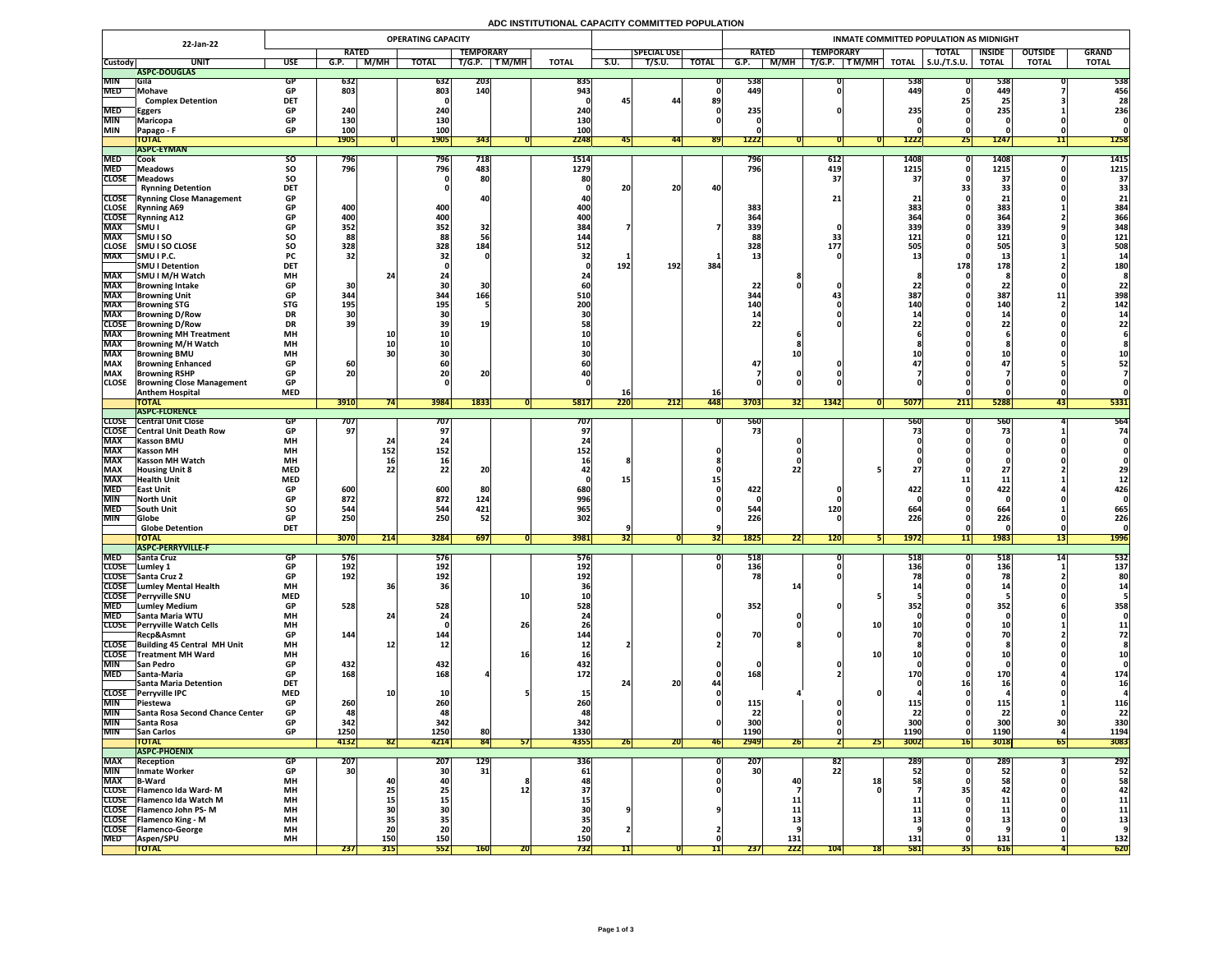# **ADC INSTITUTIONAL CAPACITY COMMITTED POPULATION**

|                          | 22-Jan-22                                                   |                         |                  |              | <b>OPERATING CAPACITY</b> |                  |            |                    |                 |                    |              |                            |                  |              |                     | INMATE COMMITTED POPULATION AS MIDNIGHT |                       |                |               |  |  |
|--------------------------|-------------------------------------------------------------|-------------------------|------------------|--------------|---------------------------|------------------|------------|--------------------|-----------------|--------------------|--------------|----------------------------|------------------|--------------|---------------------|-----------------------------------------|-----------------------|----------------|---------------|--|--|
|                          |                                                             |                         | <b>RATED</b>     |              |                           | <b>TEMPORARY</b> |            |                    |                 | <b>SPECIAL USE</b> |              | <b>RATED</b>               | <b>TEMPORARY</b> |              |                     | <b>TOTAL</b>                            | <b>INSIDE</b>         | <b>OUTSIDE</b> | <b>GRAND</b>  |  |  |
| <b>Custody</b>           | <b>UNIT</b>                                                 | <b>USE</b>              | G.P.             | M/MH         | <b>TOTAL</b>              | T/G.P.           | T M/MH     | <b>TOTAL</b>       | S.U.            | T/S.U.             | <b>TOTAL</b> | M/MH<br>$G.\overline{P}$ . | T/G.P.<br>TM/MH  | <b>TOTAL</b> | $\vert$ S.U./T.S.U. |                                         | <b>TOTAL</b>          | <b>TOTAL</b>   | <b>TOTAL</b>  |  |  |
|                          | <b>ASPC-LEWIS</b>                                           |                         |                  |              |                           |                  |            |                    |                 |                    |              |                            |                  |              |                     |                                         |                       |                |               |  |  |
| <b>CLOSE Morey</b>       | <b>Morey Detention</b>                                      | GP/PC<br><b>DET</b>     | <b>800</b>       |              | 800                       |                  |            | 800                | TP.<br>80       |                    | 16<br>80     | 477                        |                  |              | 477                 |                                         | 477<br>86             |                | 478<br>88     |  |  |
| <b>CLOSE</b> Rast        |                                                             | <b>PC</b>               | 404              |              | 404                       |                  |            | 404                |                 |                    |              | 376                        |                  |              | 376                 |                                         | 376                   |                | 381           |  |  |
| <b>CLOSE</b>             | Rast II                                                     |                         |                  |              |                           |                  |            |                    |                 |                    |              |                            |                  |              |                     |                                         |                       |                |               |  |  |
| <b>CLOSE</b>             | <b>RAST III</b>                                             | rl.                     |                  |              | <b>JD</b>                 |                  |            |                    |                 |                    |              |                            |                  |              |                     |                                         | 42                    |                |               |  |  |
| <b>MAX</b>               | <b>Rast PC</b>                                              | <b>PC</b>               | 320              |              | 320                       |                  |            | 320                |                 |                    |              | 285                        |                  |              | 285                 |                                         | 285                   |                | 294           |  |  |
|                          | <b>CLOSE</b> Rast Close Mgt.                                | <b>PC</b>               |                  |              |                           |                  |            |                    |                 |                    |              |                            |                  |              |                     |                                         |                       |                |               |  |  |
|                          | Lewis Medical                                               | <b>MED</b>              |                  |              |                           |                  |            |                    |                 |                    | <b>17</b>    |                            |                  |              |                     |                                         |                       |                |               |  |  |
| <b>MED</b>               | <b>Stiner</b> I                                             | <b>GP</b>               | 378              |              | 378                       | 197              |            | 575                |                 |                    |              | 372                        |                  |              | 372                 |                                         | 372                   |                | 375           |  |  |
| <b>MED</b>               | <b>Stiner II</b>                                            | <b>GP</b>               | 400              |              | 400                       | 208              |            | 608                |                 |                    |              | 400                        | 114              |              | 514                 |                                         | 514                   |                | 523           |  |  |
| <b>MIN</b>               | <b>Stiner Detention</b><br><b>Bachman PC</b>                | <b>DET</b>              | 300              |              | 300                       | 76               |            | 376                | 70              |                    | 70           | 276                        |                  |              | 276                 |                                         | 68<br><b>276</b>      |                | 70<br>276     |  |  |
|                          | MED Bachman GP                                              | GD.                     | 300 <sub>l</sub> |              | 300                       |                  |            | 376                |                 |                    |              | 293                        |                  |              | 203                 |                                         | 293                   |                | 293           |  |  |
| <b>MED</b>               | <b>Stiner Transitory</b>                                    | VГ<br><b>TRANS</b>      | <b>JUU</b><br>22 |              | 22                        | ᆂᆂ               |            |                    |                 |                    |              | <b>239</b>                 |                  |              | ムフコ                 |                                         |                       |                |               |  |  |
|                          | <b>Bachman Detention</b>                                    | <b>DET</b>              |                  |              |                           |                  |            |                    | 8C              |                    | 80           |                            |                  |              |                     |                                         |                       |                |               |  |  |
|                          | <b>CLOSE</b> Buckley PC                                     |                         | 750              |              | 750                       |                  |            | 750                | 16              |                    |              | 608                        |                  |              | 608                 |                                         | 608                   |                | 614           |  |  |
|                          | <b>CLOSE</b> Buckley PC II                                  |                         |                  |              | 50                        |                  |            |                    |                 |                    |              |                            |                  |              |                     |                                         |                       |                |               |  |  |
| <b>MED</b>               | <b>Barchey PC I</b>                                         |                         | 370              |              | 370                       | 150              |            | 520                |                 |                    |              | 370                        |                  |              |                     |                                         |                       |                | 407           |  |  |
| <b>MED</b>               | <b>Barchey PC II</b>                                        |                         | 370              |              | 370                       | 120              |            | 490                |                 |                    |              | 358                        |                  |              | 358                 |                                         | 358                   |                | 358           |  |  |
| <b>MED</b><br><b>MED</b> | <b>Barchey PC III</b><br><b>Barchey PC Watch Cells</b>      | <b>MH</b>               |                  |              |                           |                  | 20         |                    |                 |                    |              |                            |                  |              |                     |                                         |                       |                | 21            |  |  |
|                          | CLOSE Sunrise Male Minors                                   | <b>GP</b>               |                  |              |                           |                  |            |                    |                 |                    |              |                            |                  |              |                     |                                         | ے طلع                 |                |               |  |  |
|                          | CLOSE Sunrise Femal Minors                                  | <b>GP</b>               |                  |              |                           |                  |            |                    |                 |                    |              |                            |                  |              |                     |                                         |                       |                |               |  |  |
|                          | CLOSE Sunrise Minors CDU/Watch                              |                         |                  |              |                           |                  |            |                    |                 |                    |              |                            |                  |              |                     |                                         |                       |                |               |  |  |
| <b>MIN</b>               | <b>TEagle Point Second Chance Center</b>                    | <b>GP</b>               | 300              |              | 300                       |                  |            | 300                |                 |                    |              | 199                        |                  |              | 199                 |                                         | 199                   |                | 201           |  |  |
|                          | <b>TOTAL</b>                                                |                         | 5104             |              | 5104                      | 850              | <b>ZU</b>  | <b>5974</b>        | 279             |                    | 279          | 4172                       | 155              | <b>4317</b>  | 4340                | 243                                     | 4583                  | 461            | 4629          |  |  |
|                          | <b>ASPC-SAFFORD</b>                                         |                         |                  |              |                           |                  |            |                    |                 |                    |              |                            |                  |              |                     |                                         |                       |                |               |  |  |
| <b>MIN</b>               | <b>Fort Grant</b>                                           | GP                      | 588              |              | 588                       | <b>160</b>       |            | 7481               |                 |                    |              | 332                        |                  |              | <b>3321</b>         |                                         | 332                   |                | 332           |  |  |
| <b>MIN</b>               | <b>Miles Detention</b><br><b>Sraham</b>                     | <b>DET</b><br><b>GP</b> | 615              |              | 615                       |                  |            | 711                |                 | 24                 | 49           | 231                        |                  |              | 231                 |                                         | 231                   |                | 231           |  |  |
| <b>MED</b>               | <b>Tonto</b>                                                | <b>PC</b>               | 250              |              | 250                       | 160              |            | 410                |                 |                    |              | 249                        |                  |              | 249                 |                                         | 249                   |                | 250           |  |  |
|                          | <b>Tonto Detention</b>                                      | <b>DET</b>              |                  |              |                           |                  |            |                    |                 |                    |              |                            |                  |              |                     |                                         |                       |                |               |  |  |
|                          | <b>TOTAL</b>                                                |                         | 1453             |              | 1453                      | 416              |            | 1869               |                 | 24                 |              | 812                        |                  |              | 812                 |                                         | 824                   |                | 827           |  |  |
|                          | <b>ASPC-TUCSON</b>                                          |                         |                  |              |                           |                  |            |                    |                 |                    |              |                            |                  |              |                     |                                         |                       |                |               |  |  |
|                          | CLOSE Cimarron                                              | GP.                     | 648              |              | 648                       |                  |            | 648                |                 |                    |              | 603                        |                  |              | 603                 |                                         | 603                   |                | 608           |  |  |
|                          | <b>Cimarron Detention</b>                                   | <b>DET</b>              |                  |              |                           |                  |            |                    |                 | 48                 | 96           |                            |                  |              |                     |                                         | 83                    |                |               |  |  |
|                          | <b>CLOSE</b> Rincon MH Watch<br><b>CLOSE</b> Rincon Medical | <b>MH</b><br><b>MED</b> |                  |              | 79                        |                  |            | 85                 |                 |                    |              |                            | 37               |              |                     |                                         |                       |                |               |  |  |
|                          | CLOSE Rincon S.N.U.                                         | <b>MED</b>              |                  |              | 16                        |                  |            |                    | bt              |                    |              |                            |                  |              |                     |                                         |                       |                |               |  |  |
|                          | <b>CLOSE</b> Cimarron Transitory                            | <b>TRANS</b>            |                  |              |                           |                  |            |                    |                 |                    |              |                            |                  |              |                     |                                         |                       |                |               |  |  |
| <b>CLOSE</b> Rincon      |                                                             | <b>GP</b>               | <b>340</b>       |              | 340                       |                  |            | <b>340</b>         |                 |                    |              | 331                        |                  |              | 331                 |                                         | 331                   |                | 331           |  |  |
|                          | <b>CLOSE</b> Rincon MH Program                              | <b>MH</b>               |                  | 256          | 256                       |                  |            | 256                |                 |                    |              | 193                        |                  |              | 193                 |                                         | <b>193</b>            |                | 193           |  |  |
| <b>MAX</b>               | <b>Rincon MH Program II</b>                                 | <b>MH</b>               |                  | 149          | <b>149</b>                |                  |            | 152                |                 |                    |              |                            | 88               |              |                     |                                         | 88                    |                | 92            |  |  |
| <b>MAX</b>               | <b>Rincon MH Watch II</b>                                   | <b>MH</b>               |                  |              |                           |                  | 20         |                    |                 |                    |              |                            |                  |              |                     |                                         |                       |                |               |  |  |
| <b>MED</b>               | <b>Santa Rita</b>                                           | <b>GP</b>               | 768              |              | 768                       |                  |            | 768                |                 |                    |              | 712                        |                  |              | 712                 |                                         | 712                   |                | 718           |  |  |
| <b>MED</b><br><b>MED</b> | Manzanita S.N.U.                                            | <b>MED</b><br><b>GP</b> | 179              |              | 25<br>179                 | 107              | <b>20</b>  | 286                |                 |                    |              | 25<br><b>179</b>           |                  |              | 216                 | <b>NA</b>                               | 41<br>216             |                | 217           |  |  |
|                          | Manzanita<br>MED Manzanita Second Chance Center             | <b>GP</b>               | 481              |              | 48                        |                  |            |                    |                 |                    |              |                            |                  |              |                     | <b>NA</b>                               | $\mathbf{Z}^{\prime}$ |                | <b>Z4</b>     |  |  |
| <b>MED</b>               | <b>Manzanita Watch Cells</b>                                | <b>MH</b>               |                  |              |                           |                  |            |                    |                 |                    |              |                            |                  |              |                     |                                         |                       |                |               |  |  |
| <b>MED</b>               | Manzanita Residential                                       | <b>MED</b>              |                  |              | <b>58</b>                 |                  |            |                    |                 |                    |              |                            |                  |              |                     |                                         |                       |                | 56            |  |  |
|                          | <b>Manzanita Detention</b>                                  | <b>DET</b>              |                  |              |                           |                  |            |                    | 12              | 11                 | 23           |                            |                  |              |                     |                                         |                       |                |               |  |  |
| <b>MED</b>               | Winchester                                                  | <b>GP</b>               | 400              |              | 400                       | 336              |            | <b>736</b>         |                 |                    |              | 400                        | 273              |              | 673                 |                                         | 673                   |                | 682           |  |  |
|                          | <b>Winchester Detention</b>                                 | <b>DET</b>              |                  |              |                           |                  |            |                    |                 | <b>12</b>          | 24           |                            |                  |              |                     |                                         |                       |                |               |  |  |
|                          | <b>Complex Detention</b>                                    | <b>DET</b>              |                  |              |                           |                  |            |                    | 40              |                    | 80           |                            |                  |              |                     |                                         |                       |                |               |  |  |
| <b>MIN</b><br><b>MIN</b> | Catalina                                                    | <b>GP</b><br><b>GP</b>  | 360<br>1250      |              | 360<br>1250               |                  |            | <b>360</b><br>1250 |                 |                    |              | 357<br>980                 |                  |              | 357<br>980          |                                         | 357<br>980            |                | 358<br>981    |  |  |
|                          | Whetstone<br><b>TOTAL</b>                                   |                         | 3993             | 607          | <b>4600</b>               | 467              | 47         | <b>5116</b>        | 178             | 111                | 289          | 3586<br>414                | <b>326</b>       | <b>16</b>    | 4342                | 229                                     | 4571                  |                | 4605          |  |  |
|                          | <b>IASPC-WINSLOW</b>                                        |                         |                  |              |                           |                  |            |                    |                 |                    |              |                            |                  |              |                     |                                         |                       |                |               |  |  |
| <b>MIN</b>               | <b>Coronado</b>                                             | GP.                     | 492              |              | <b>492</b>                | 136              |            | 628                |                 |                    |              | <b>123</b>                 |                  |              | 123                 |                                         | 123                   |                | <b>123</b>    |  |  |
| CLOSE Kaibab             |                                                             | GP                      | 800              |              | 800                       |                  |            | 800                |                 |                    |              | 667                        |                  |              | 667                 |                                         | 667                   |                | 672           |  |  |
|                          | <b>Complex Detention</b>                                    | <b>DET</b>              |                  |              |                           |                  |            |                    | 20 <sub>1</sub> | <b>10</b>          | 39           |                            |                  |              |                     |                                         |                       |                |               |  |  |
| <b>MIN</b>               | <b>Apache</b>                                               | <b>GP</b>               | 334              |              | 334                       | 80               |            | 414                |                 |                    |              | 334                        |                  |              | 339                 |                                         | 339                   |                | 339           |  |  |
|                          | <b>Apache Detention</b>                                     | <b>DET</b>              |                  |              |                           |                  |            |                    |                 |                    | <b>12</b>    |                            |                  |              |                     |                                         |                       |                |               |  |  |
|                          | <b>TOTAL</b>                                                |                         | <b>1626</b>      |              | 1626                      | 216              |            | 1842               | 32              |                    | 51           | 1124                       |                  | <b>1129</b>  |                     | <b>ZJI</b>                              | <b>1152</b>           |                | <b>1157</b>   |  |  |
| <b>MED</b>               | <b>ASPC-YUMA</b><br>Cheyenne                                | GP                      | <b>800</b>       |              | 800                       | 32 <sup>L</sup>  |            | 1124               |                 |                    |              | 722                        |                  |              | 722                 |                                         |                       |                | 740           |  |  |
|                          | <b>Cheyenne Detention</b>                                   | <b>DET</b>              |                  |              |                           |                  |            |                    | 40              | <b>39</b>          | 79           |                            |                  |              |                     | 57                                      | 122                   |                | 61            |  |  |
| <b>MIN</b>               | Cocopah                                                     | <b>GP</b>               | 250              |              | 250                       | <b>80</b>        |            | 330                |                 |                    |              |                            |                  |              |                     |                                         |                       |                |               |  |  |
| <b>CLOSE</b>             | Dakota Y13                                                  | <b>GP</b>               | 800              |              | 800                       |                  |            | 800                | 16              |                    | <b>16</b>    | 372                        |                  |              | 372                 |                                         | 372                   |                | 380           |  |  |
|                          | <b>Dakota Detention</b>                                     | <b>DET</b>              |                  |              |                           |                  |            |                    | 80              |                    | 80           |                            |                  |              |                     |                                         |                       |                | 74            |  |  |
| <b>MED</b>               | Cibola                                                      | <b>GP</b>               | 1250             |              | 1250                      | <b>16</b>        |            | 1266               |                 |                    |              | 840                        |                  |              | 840                 |                                         | 840                   | 12             | 852           |  |  |
| <b>MIN</b>               | La Paz                                                      | <b>GP</b>               | 1250             |              | 1250                      |                  |            | 1250               |                 |                    |              | 711                        |                  |              | 711                 |                                         | 711                   |                | 714           |  |  |
|                          | <b>TOTAL</b><br><b>TOTAL IN-STATE</b>                       |                         | 4350<br>29780    |              | 4350<br><b>31072</b>      | <b>420</b>       |            | 4770               | <b>136</b>      | <b>39</b>          | <b>175</b>   | 2645                       |                  |              | 2645                | <b>130</b><br><b>935</b>                | 2775                  | 46             | 2821<br>26327 |  |  |
|                          |                                                             |                         |                  | <u> 1292</u> |                           | <b>5486</b>      | <b>146</b> | <b>36704</b>       | <b>1006</b>     | <u> 469  </u>      | <b>1475</b>  | 22275<br><b>716</b>        | <b>2054</b>      | 25122        |                     |                                         | 26057                 | <b>270</b>     |               |  |  |